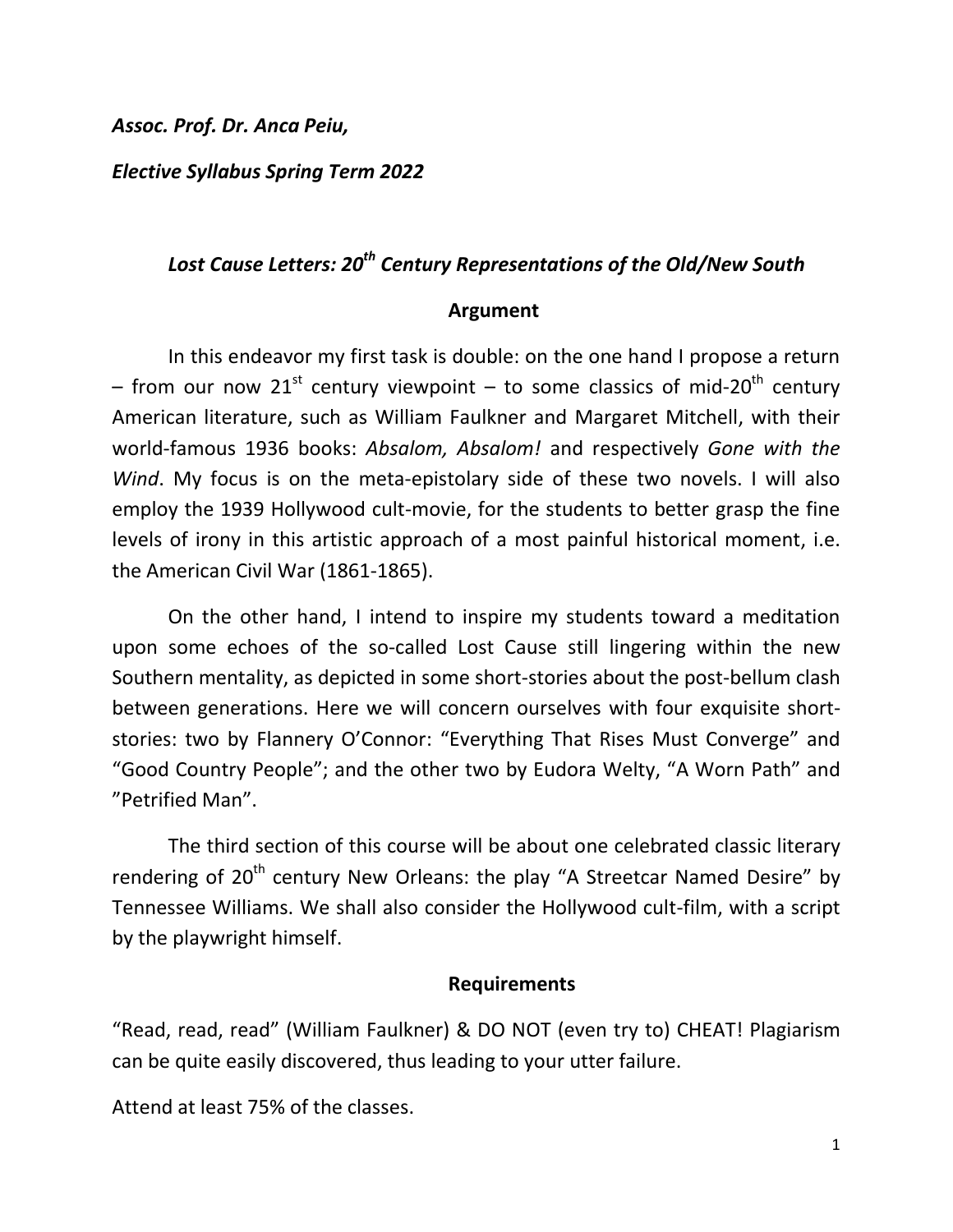Write two essays, on two different themes suggested by the **Reading List**, the **Bibliography**, and the class debates.

Your final grade shall be provided by an average result of my evaluation of your entire activity.

Needless to say, the highest challenge here is represented by the study of William Faulkner's generally acknowledged masterpiece, *Absalom, Absalom!* Therefore students aspiring to the highest grades should approach this task.

## **Proposed Themes of Discussion**

Week 1: A general introduction to our main concerns in terms of themes, authors and literary works for study.

Week 2: Letters in *Absalom, Absalom!* by William Faulkner.

Week 3: Letters in *Gone with the Wind* by Margaret Mitchell.

Week 4: Students' debates and essay-plans presentation.

Week 5: The clash between the generations in Flannery O'Connor's short-stories

"Everything That Rises Must Converge" and "Good Country People".

Week 6: The clash between the generations in Eudora Welty's story "A Worn Path"; sharp social satire in "Petrified Man".

Week 7: Students' debates and essay-plans presentation.

Week 8: New Orleans in the play and the film "A Streetcar Named Desire" by Tennessee Williams.

Week 9: Students' debates and essay-plans presentation.

Week 10: "Gone with the Wind" – the Hollywood cult-movie. Conclusions, opinions, dilemmas.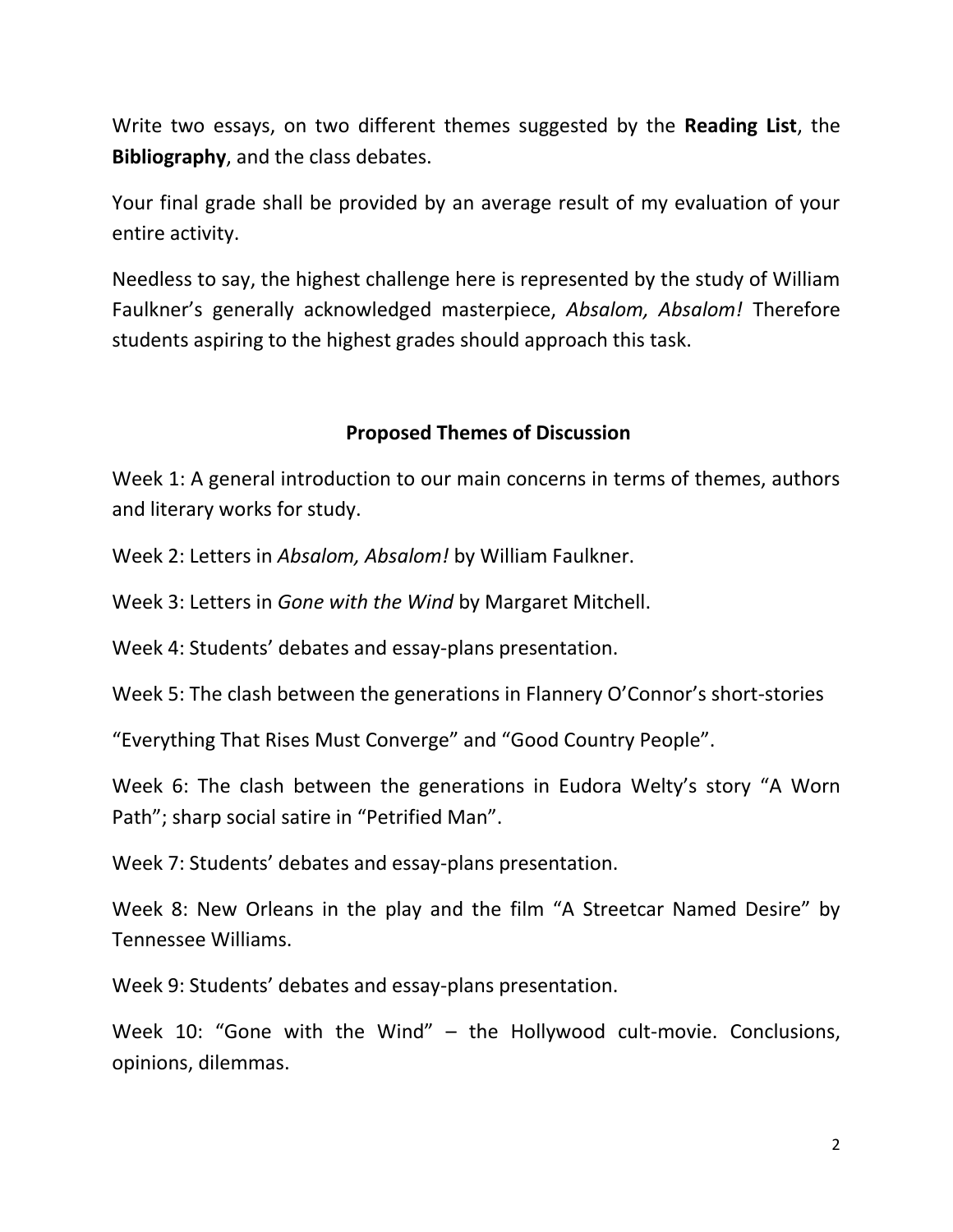### **Reading List**

William Faulkner, *Ab*s*alom, Absalom!*

Margaret Mitchell, *Gone with the Wind*

Flannery O'Connor, "Everything That Rises Must Converge", "Good Country

People"

Eudora Welty, "A Worn Path", "Petrified Man"

Tennessee Williams, "A Streetcar Named Desire"

### **Bibliography**

Brinkmeyer, Robert H., Jr., *The Art and Vision of Flannery O'Connor*, Louisiana

State University Press, Baton Rouge and London, 1993 (1989)

Faulkner, William, *Absalom, Absalom!*, The Modern Library, NY, 1993 (1936)

- Gray, Richard, *A History of American Literature*, Blackwell Publishing, Oxford, UK, 2004
- Gray, Richard and Owen Robinson, Eds., *A Companion to the Literature and Culture of the American South*, Blackwell Publishing, Oxford, UK, 2007 (2004)
- Hahn, Stephen and Robert W. Hamblin, Eds., *Teaching Faulkner: Approaches and Methods*, Greenwood Press, Westport, Connecticut, 2001

Marcus, Greil and Werner Sollors, Eds., *A New Literary History of America*, Belknap, Harvard, 2009

Mitchell, Margaret, *Gone with the Wind*, Pan Books, London, 2014 (1936)

Moreland, Richard C., Ed., *A Companion to William Faulkner*, Blackwell Publishing,